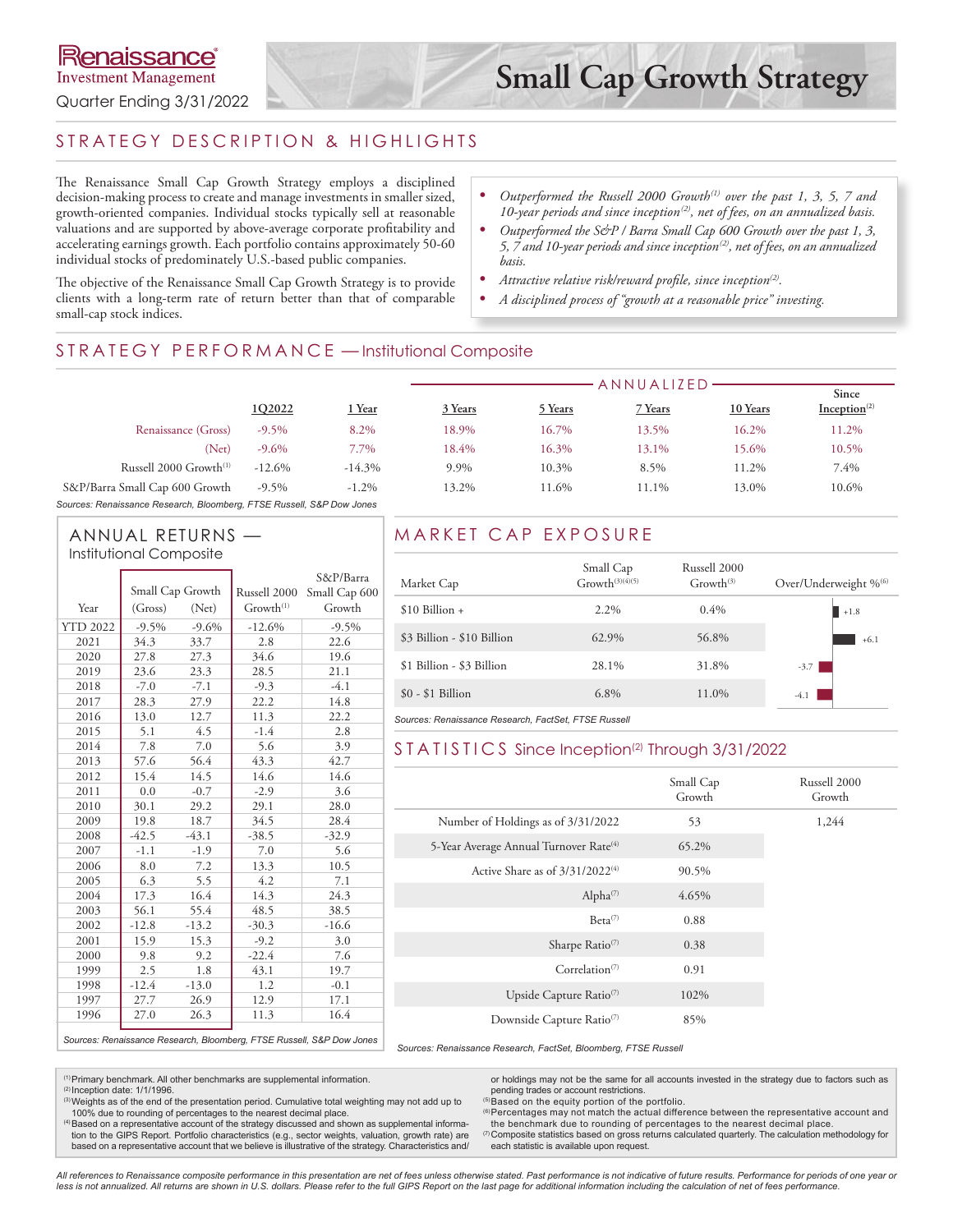### BUY DISCIPLINE (1)(2)



### SELL DISCIPLINE (2)

Characteristics of Sell-Ranked Stocks

- High Valuation
- Slowing Rates of Earnings Growth
- Negative Earnings Estimate Revisions
- Hard Sell: Market Cap Surpasses \$25 Billion



#### Risk Control

- Consistently hold between 50 and 60 positions.
- Initiate new positions at an equal weight within the portfolio, at cost.
- Scale back positions before hitting double weight in the portfolio.
- Maximum industry and sector weights of 20% and 40%, at cost.
- Consistently sell positions where fundamental characteristics have deteriorated in favor of higher ranked stocks.

*Stock rankings are used as a tool in our sell decision process.*

<sup>&</sup>lt;sup>(1)</sup> Chart is for illustrative purposes only and is not drawn to scale.<br><sup>②</sup>This is an overview of the investment process that quides our decision making. While stock rankings are used as a quide, the Portfolio Manager use (3) The Focus List is based on the output of our proprietary quantitative screening process and it represents the top 20% of our eligible investment universe for this investment strategy.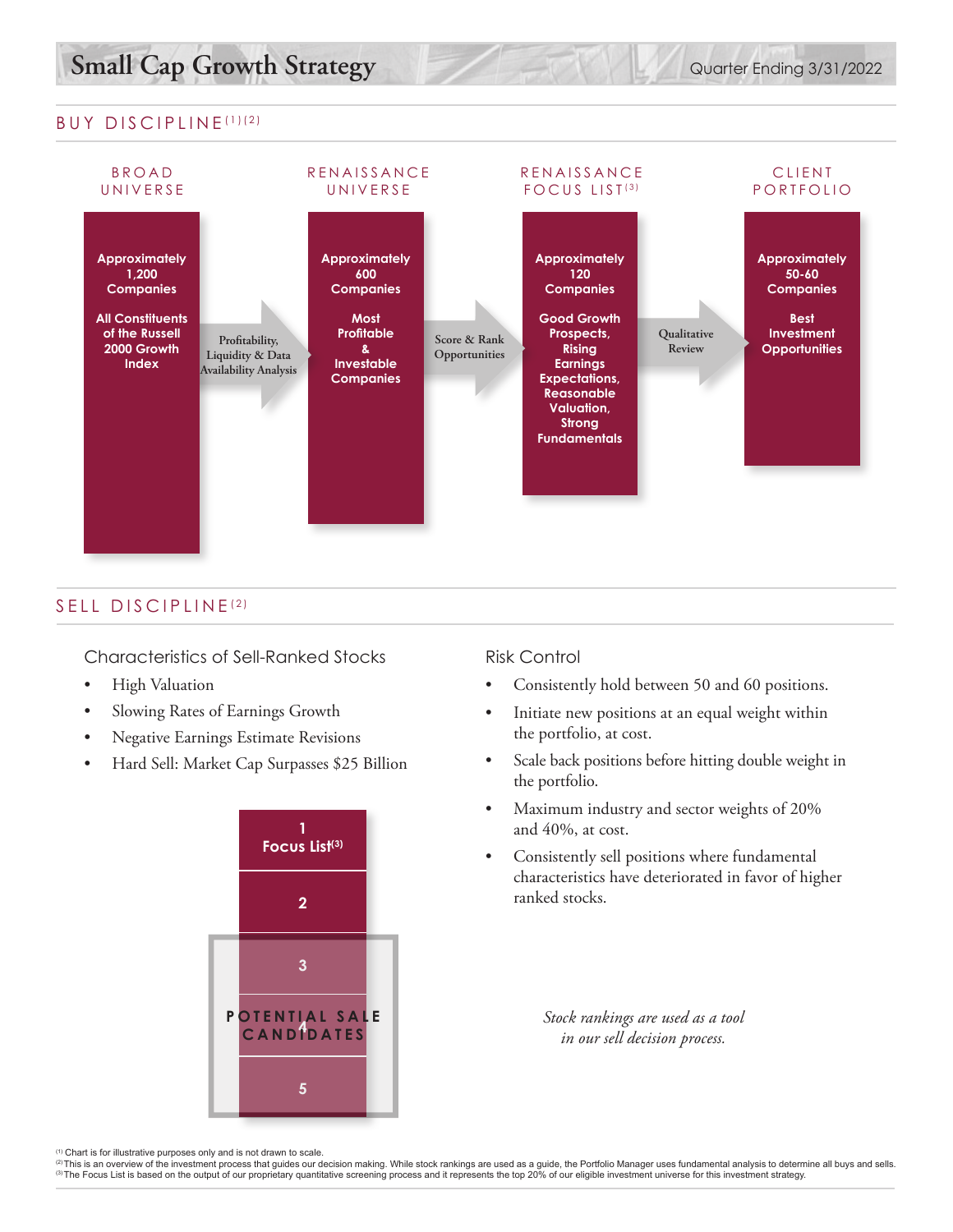# **Small Cap Growth Strategy** Quarter Ending 3/31/2022

# SECTOR ALLOCATION

| Sector                        | Small Cap Growth <sup>(1)(2)</sup><br>Russell 2000 Growth <sup>(1)</sup> |         | Under/Overweight % <sup>(3)</sup> |
|-------------------------------|--------------------------------------------------------------------------|---------|-----------------------------------|
| <b>Information Technology</b> | 31.0%                                                                    | 22.8%   | $+8.3$                            |
| Financials                    | 11.2%                                                                    | 5.5%    | $+5.8$                            |
| Industrials                   | 17.3%                                                                    | 15.7%   | $+1.6$                            |
| Cash                          | 1.0%                                                                     | $0.0\%$ | $\blacksquare$ +1.0               |
| Consumer Discretionary        | 14.1%                                                                    | 13.6%   | $+0.5$                            |
| <b>Communication Services</b> | 2.5%                                                                     | 2.7%    | $-0.2$                            |
| Utilities                     | $0.0\%$                                                                  | 0.4%    | $-0.4$                            |
| Energy                        | 2.6%                                                                     | 3.4%    | $-0.8$                            |
| Real Estate                   | 1.1%                                                                     | 3.3%    | $-2.2$                            |
| <b>Consumer Staples</b>       | 1.8%                                                                     | $4.1\%$ | $-2.2$                            |
| Materials                     | $0.0\%$                                                                  | 3.5%    | $-3.5$                            |
| Health Care                   | 17.3%                                                                    | 25.1%   | $-7.8$                            |
|                               |                                                                          |         |                                   |

*Source: Renaissance Research, FactSet, FTSE Russell*

## SMALL CAP GROWTH HOLDINGS<sup>(2)(4)</sup>

| Information<br>Technology | Alarm.com Holdings, Box, ChannelAdvisor,<br>Digital Turbine, ExlService Holdings, II-VI,<br>Instructure Holdings, Lattice Semiconductor,<br>MAXIMUS, Monolithic Power Systems, | Energy                             | Oasis Petroleum    |
|---------------------------|--------------------------------------------------------------------------------------------------------------------------------------------------------------------------------|------------------------------------|--------------------|
|                           | NAPCO Security Technologies, Onto<br>Innovation, Perficient, Qualys, SiTime, TTEC<br>Holdings                                                                                  | Communication Cargurus<br>Services |                    |
| Industrials               | Comfort Systems USA, Forward Air, FTI<br>Consulting, Kforce, McGrath RentCorp, NV5<br>Global, Sterling Construction, Trex, UFP<br>Industries                                   | Consumer<br><b>Staples</b>         | Simply Good Foods  |
| <b>Health Care</b>        | Addus HomeCare, Amedisys, AMN Healthcare<br>Services, Amphastar Pharmaceuticals, Globus<br>Medical, Medpace Holdings, Omnicell,<br>OptimizeRx, STAAR Surgical                  | <b>Real Estate</b>                 | eXp World Holdings |
| Consumer<br>Discretionary | Boot Barn Holdings, Deckers Outdoor, Everi<br>Holdings, Fox Factory Holding, KB Home,<br>Lithia Motors, Malibu Boats, Texas Roadhouse,<br>TopBuild                             | Materials                          | None               |
| Financials                | Cohen & Steers, First Foundation, Houlihan<br>Lokey, Kinsale Capital Group, NMI Holdings,<br>Open Lending                                                                      | Utilities                          | None               |

*Source: Renaissance Research, FactSet*

(1)Weights as of the end of the presentation period. Cumulative total weighting may not add up to 100% due to rounding of percentages to the nearest decimal place.

- <sup>(2)</sup> Based on a representative account of the strategy discussed and shown as supplemental information to the GIPS Report. Portfolio characteristics (e.g., sector weights, valuation, growth rate) are based on a representative account that we believe is illustrative of the strategy. Characteristics and/ or holdings may not be the same for all accounts invested in the strategy due to factors such as pending trades or account restrictions.
- <sup>(3)</sup>Percentages may not match the actual difference between the representative account and the benchmark due to rounding of percentages to the nearest decimal place. (4)Any securities referenced should not be considered a recommendation to purchase or sell a
- particular security. These securities may represent a portion or all of the companies held in

# GICS<sup>®</sup> SECTOR INFORMATION

a representative account in this strategy as of the date stated and are intended for informational purposes only. Nonperformance-based criteria have been used to select the securities listed. The past performance of these securities is no guarantee of future results. The specific securities identified and described may not represent all of the securities purchased, sold or recommended for this strategy. The reader should not assume that investments in the securities identified or discussed were or will prove to be profitable. Portfolio holdings may not be current recommendations to buy or sell any security, and may no longer be held in the representative account. To request a complete list of portfolio holdings recommendations for the past year, the calculation methodology, or a list showing the contribution of every holding to the representative account's performance for the time period stated, please contact Renaissance at compliance@reninv.com.

Sector Listing according to MSCI and S&P Dow Jones data: MSCI and S&P Dow Jones do not make any express or implied warranties or representations and shall have no liability whatsoever with respect to any GICS data contained herein.

| Renaissance Investment Management |  |  |  |  |  |  |                                                                  |  |
|-----------------------------------|--|--|--|--|--|--|------------------------------------------------------------------|--|
|                                   |  |  |  |  |  |  | 800.837.3863 ■ 513.723.4500 ■ Fax: 513.723.4512 ■ www.reninv.com |  |